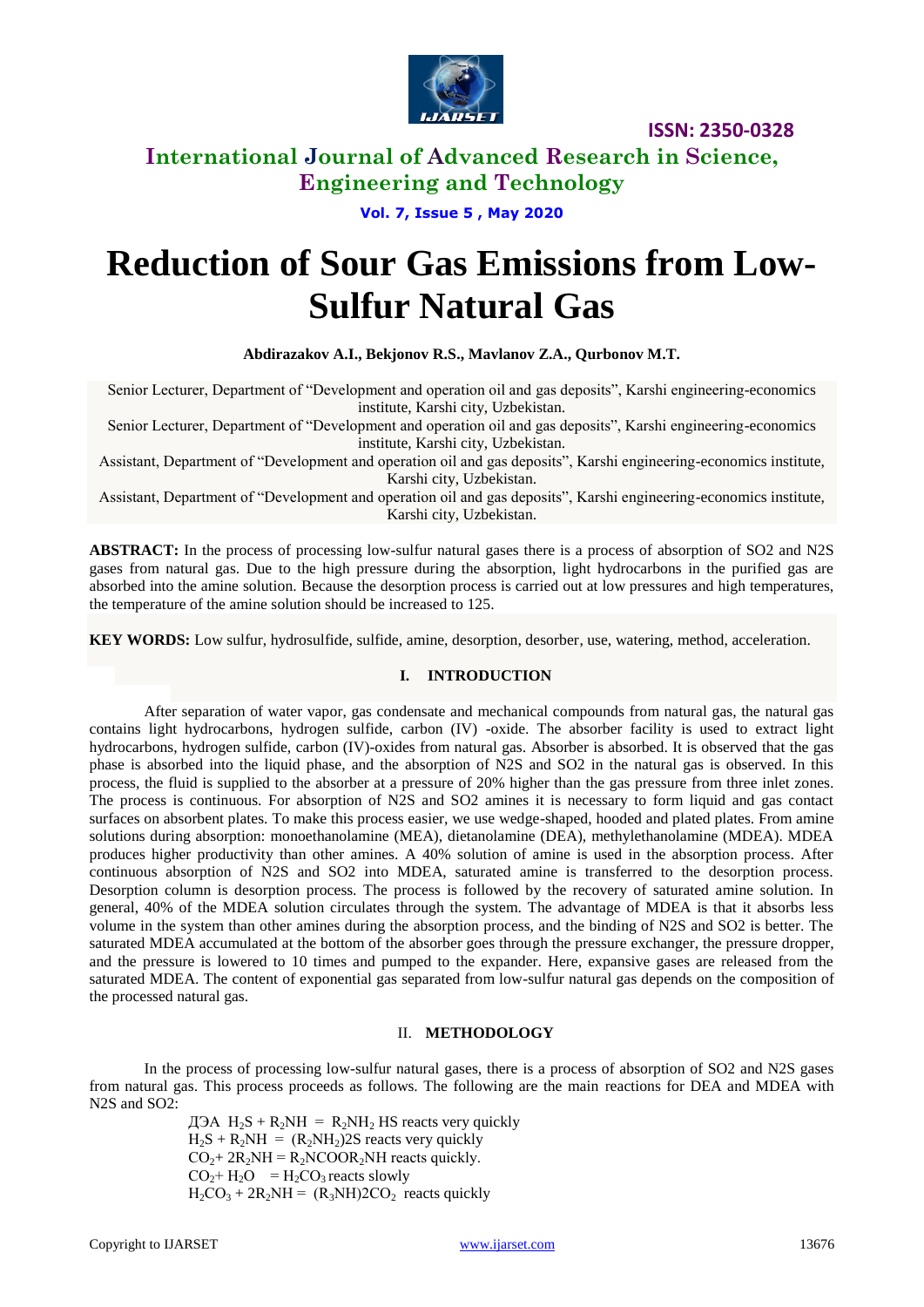

# **International Journal of Advanced Research in Science, Engineering and Technology**

**ISSN: 2350-0328**

### **Vol. 7, Issue 5 , May 2020**

 $H_2CO_3 + R_2NH = R_3NH HCO_3$  reacts quickly. МДЭА  $H_2S + R_3N = R_3NH$  HS reacts very quickly  $H_2S + 2R_3N = (R_3NH)2S$  reacts very quickly  $CO<sub>2</sub> + R<sub>3</sub>N$  do not react directly.  $CO<sub>2</sub> + H<sub>2</sub>O = H<sub>2</sub>CO<sub>3</sub>$  reacts slowly  $H_2CO_3 + 2R_3N = (R_3NH)2CO_2$  reacts quickly  $H_2CO_3 + R_3N = R_3NHHCO_3$  reacts quickly.

As shown in the equations, the secondary and tertiary amines in the formation of hydrosulfide or sulfide amines act in the same manner as N2S and belong to the class of reactions that pass very quickly; SO2 is influenced by secondary amine and produces R2NNSOOR2NH2-carbamate diethanolammonium, as well as (R2NN2) 2SO3 carbonate and R2NN2NSO3 - bicarbonate.

Both reactions are of the class of rapid reactions, but in the formation of carbonate and bicarbonate, the watermelting reaction of noldine SO2 is slow and forms carbonic acid (N2SO3). The reaction of carbamate is considered to be rapid until Amin is saturated with SO2 to a level of 0.5 mol / mol.

Amino carbamates are weak compounds; in alkaline environments, they are gradually separated and form bicarbonate:

#### $R_2NHCOOR_2NH_2 + H_2O = R_2NH + R_2NH_2HCO_3$

The amine group ( $> N$ -) of MDEA does not have H + atoms. Therefore, it does not react directly to the formation of bicarbonate directly with SO2, and its interaction is manifested in the slow phase of carbonic acid formation:

 $CO_2^+$  H<sub>2</sub>O = H<sub>2</sub>CO<sub>3</sub>; H<sub>2</sub>CO<sub>3</sub> = H<sup>+</sup> + HCO<sub>3</sub>; amine +  $H^+$  + HCO<sub>3</sub> = (amine H)<sup>+</sup> HCO<sub>3</sub>]

The final product is bicarbonate and carbonates. Thus, the reaction rate of MDEA with N2S (very fast) and SO2 (slow) is much greater than their reaction rate with DEA.

The difference in the reaction rates of amines with H2S and CO2 is that when the amines are absorbed by H2S, the mass transfer resistance is reflected in the gas phase and in the liquid phase when CO2 is absorbed. In this case, sulfur is used to select the sailor from the mixture with the CO2. The solution pressure is 25% more than the gas supplied. The MDEA solution is transformed to saturated solution after ingesting H2S and CO2. As the MDEA solution is continuously absorbed, it is removed from the saturated amine solution by desorption by removing H2S and CO2 from the amine solution and then transferred to the absorbing process. To carry out the desorption process, the saturated amine solution goes through the following steps.

1. Due to the high pressure during the absorption, light hydrocarbons in the purified gas are absorbed into the amine solution. In the next step, the pressure of the amine solution is lowered and light hydrocarbon gases are released from the amino solution due to the dispersion of amine solution in the large separator.

2. Because the desorption process is carried out at low pressures and high temperatures, the amine solution temperature should be raised to 125. Due to the high content of amine solution in the general system, the temperature is gradually increased. In this process, heat exchangers are used.

Desorption is carried out on a desorber device. Desorber amine solution passes through S-shaped plates and enters the heaters. Here the amine solution is raised to 125-127 and goes to the bottom of the desorber. At a temperature of 125-127, saturated amine is boiled, and H2S and CO2 are released.

Industrial gases emitted from the devices used in such processes known as sour gas structural percent of them will be as follows.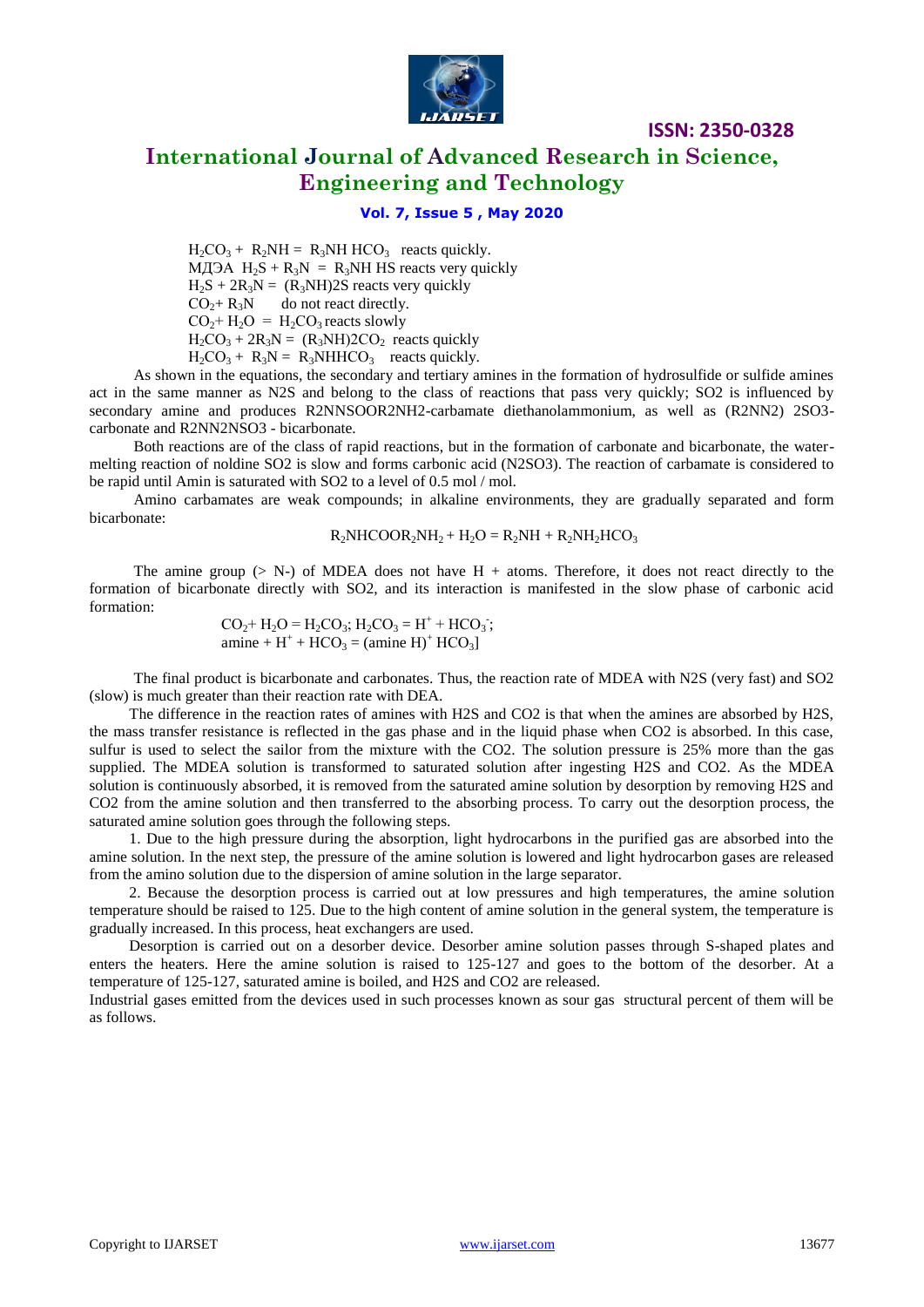

## **ISSN: 2350-0328**

# **International Journal of Advanced Research in Science, Engineering and Technology**

## **Vol. 7, Issue 5 , May 2020**



#### **III. RESULTS**

During the processing of low-sulfur natural gas from the sour gas content.

| Light hydrocarbon gases  1.02 %                                                      |  |
|--------------------------------------------------------------------------------------|--|
| $90.8-91.8\%$                                                                        |  |
|                                                                                      |  |
|                                                                                      |  |
| Appearing in the process of processing high-sulfur natural gas and sour gas content. |  |
| Light hydrocarbon gases  1 %                                                         |  |
| 41 %                                                                                 |  |
| 53%                                                                                  |  |

|  | . |
|--|---|
|  |   |

#### **IV. CONCLUSION**

The sour gas, which is excreted from the desorption process, passes through the desorber plate of the desorber and forms 100-105 from the top of the desorber. When the sour gas exits the desorber, a spray fluid is sprayed with a pump to lower the temperature. The sour gas coming out of Desorber is passed through a refrigeration unit with a rotary motion and reduced to 90 degrees. The temperature is then lowered to 65-70 in a water cooler. The phlegma is then extracted from the sludge gas in the separator of phlegma. Sour gas comes out of the separator and burns on low pressure torches.

When sulfur compounds contain 0.1-1% in the processed natural gas, such gases are called low sulfur gases. The processing of sulfur gases, produced by such gases, is burned on low pressure torches as the sulfur extraction does not cover its cost.

When sulfur compounds are in the range of 1-3% or more in the processed natural gas, such gases are called sulfur gases. Sulfur is produced by the processing of sour gases, which are separated from such gases.

Sour gas, which is separated from low-sulfur natural gas, causes flammable environmental damage when burned in a torch.

$$
2H_2S + 3O_2 \rightarrow 2SO_2 + H_2O
$$
  
C<sub>n</sub> H<sub>2n+2</sub> + O<sub>2</sub>  $\rightarrow$  nCO<sub>21</sub> + H<sub>2</sub>O

SO2 and CO2 increase in the atmosphere when sour gas is burned. These gases are extremely harmful to living things. adsorbtion sour gases with small amounts of alkalis without burning them would be useful if absorbed by a suction device or by a small amount of sialite adsorption and retaining SO2 and SO2. We would have prevented air pollution and the exhaustion of various gases.